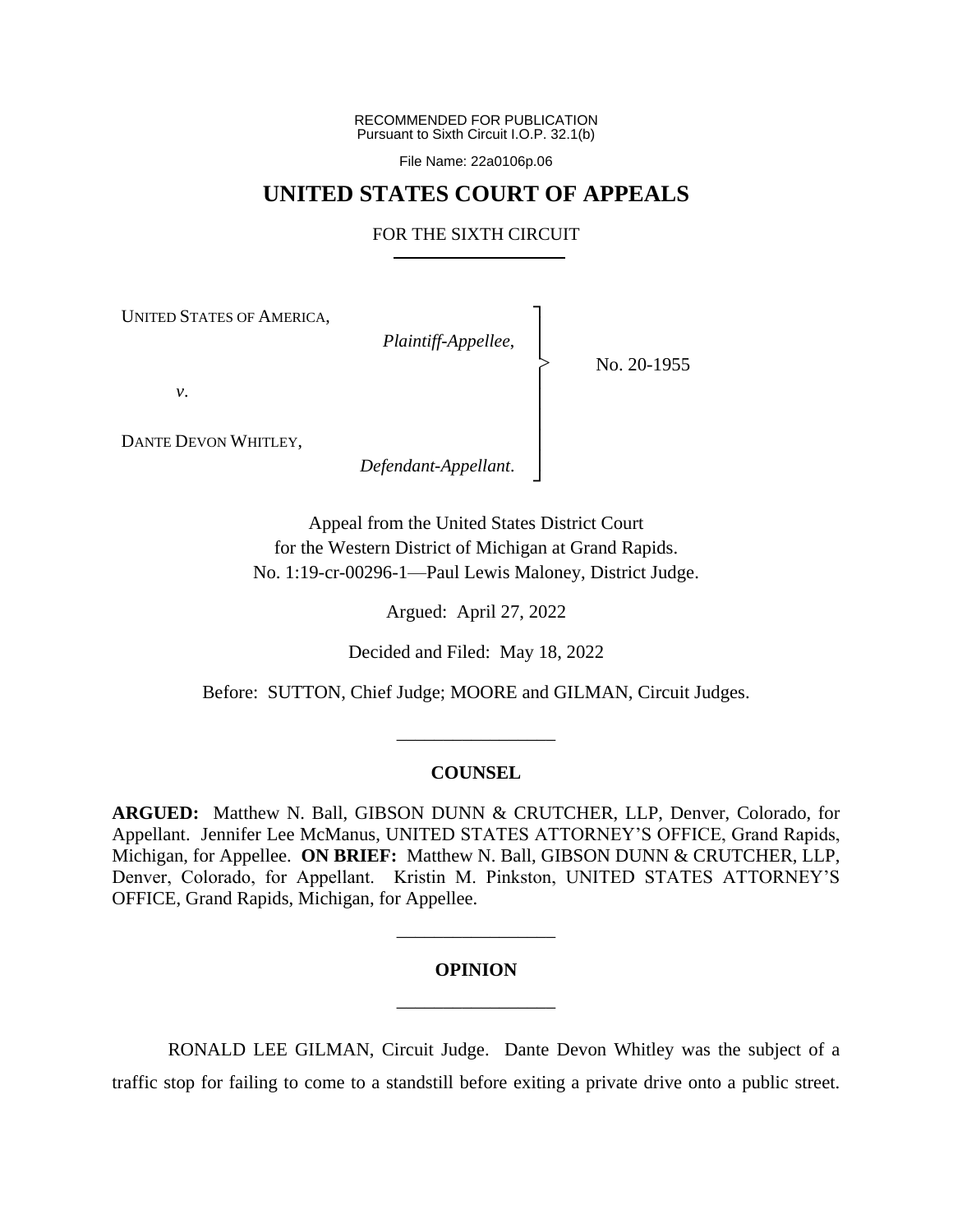Prior to pulling Whitley over, law-enforcement officers had been surveilling Whitley for suspected drug trafficking. During the stop, the officers noticed a digital scale sitting on Whitley's lap. They asked Whitley to exit the vehicle so that they could further investigate the scale. Whitley initially refused, but he eventually complied after his mother arrived. At that point, a drug-detection dog was brought on the scene and alerted to the presence of narcotics in Whitley's vehicle. The officers then conducted a warrantless search. In the vehicle, they found a Glock 19mm handgun with an extended magazine, ammunition, over \$7,600 in cash, a digital scale, and a pound and a half of marijuana.

Whitley moved to suppress this evidence, as well as several post-*Miranda* statements that he made, as fruits of an unlawful stop and search. The district court denied the motion. For the reasons set forth below, we **AFFIRM** the judgment of the district court.

# **I. BACKGROUND**

#### **A. Factual background**

On September 25, 2019, Detective Jeffrey Woollam set up surveillance of a residence located at 5828 Ridgebrook Avenue in Kentwood, Michigan after receiving a tip from a confidential informant about activity concerning the sale of heroin from that location. Detective Woollam saw Whitley leave the surveilled residence and walk to a red car. According to Detective Woollam, Whitley was "looking at a large bundle or sum of cash in his hand as if he was counting it as he walked out to the vehicle."

Whitley then embarked on a trip that included multiple stops. He drove away from the residence, and Detective Woollam followed in an unmarked car.Detective Woollam saw Whitley pull into a driveway of a house down the street and meet with another man for 20 to 25 seconds. After the brief meeting, Whitley traveled to a nearby Family Dollar. Detective Woollam's partner in the Special Investigations Unit, Detective Scott Drumm, met Detective Woollam at the Family Dollar to assist with the surveillance. Whitley exited the Family Dollar without any purchases, took a black bag out of the passenger side of the vehicle, and placed it in the trunk. As Whitley drove out of the parking lot and pulled onto the street, he failed to stop in accordance with the state traffic laws.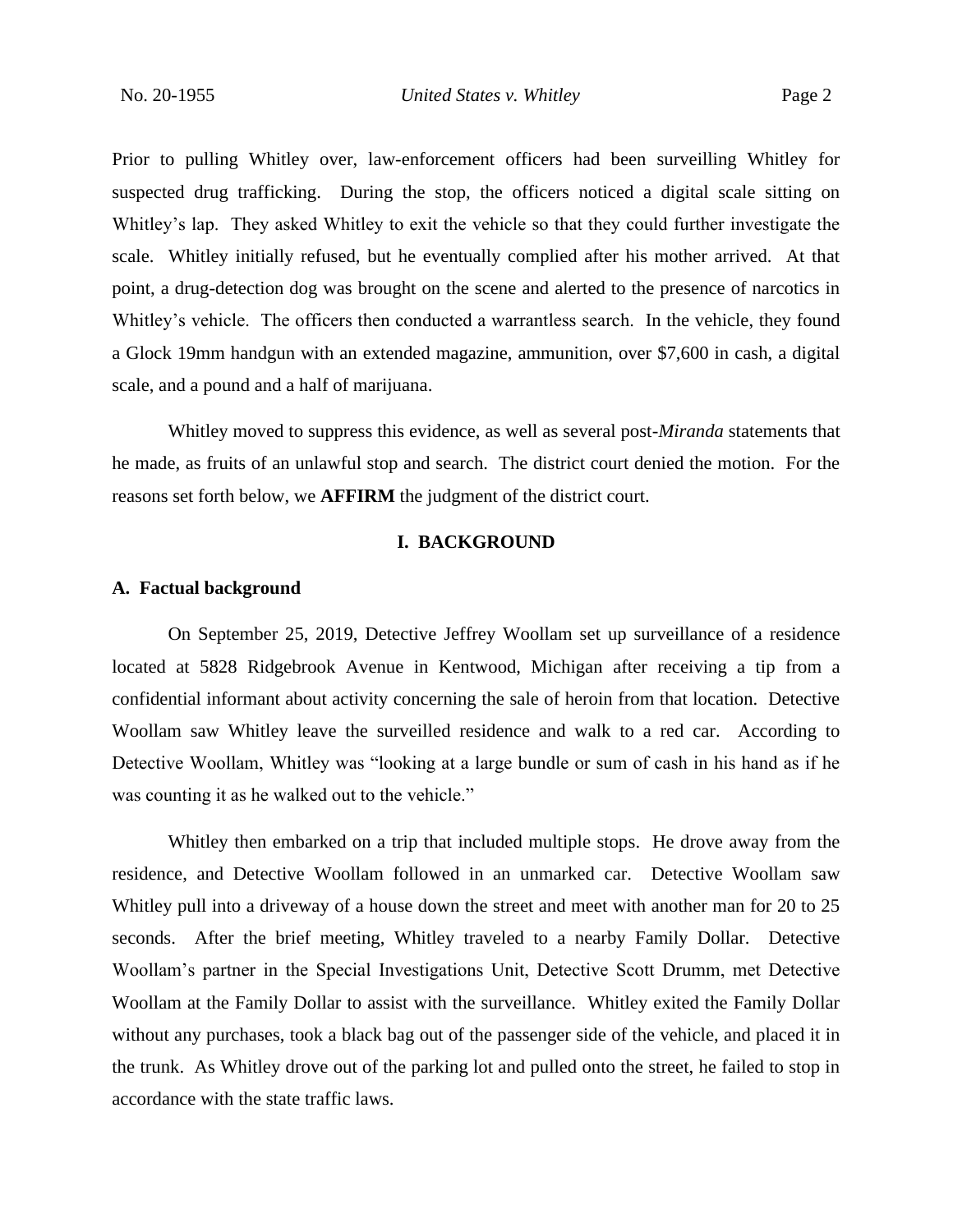Whitley proceeded to a Mother Hubbard Liquor Store. Detectives Drumm and Woollam followed. Whitley walked into the store briefly and left without any packages. When Whitley exited the private drive of the Mother Hubbard, he again failed to stop.

Detective Woollam then called Officer Turmell, a patrol officer in the area. He communicated to Officer Turmell that there was probable cause for a traffic stop based on Whitley's traffic violations, and that he suspected Whitley of being engaged in a narcoticsrelated offense. Detective Woollam also requested the presence of a drug-detection dog because of the suspected drug trafficking.

Officer Turmell pulled Whitley over at 7:44 p.m. Detective Woollam was driving behind Officer Turmell when the stop occurred. As Officer Turmell made contact with Whitley, Detective Woollam parked and stood behind Officer Turmell's patrol vehicle so that Whitley would not see his plainclothes presence.

Officer Turmell explained to Whitley that he had stopped Whitley because Whitley had failed to make a complete stop when exiting two private drives. He asked Whitley to produce his identification, automobile registration, and proof of insurance. While waiting for the documents, Officer Turmell asked whether Whitley had anything illegal in the vehicle. Whitley stated that he did not. After Whitley handed the requested documents to Officer Turmell, the officer noticed a scale in Whitley's lap and asked why it was there. Whitley stated that he smokes weed, did not have any, and was on his way to get some.

Officer Turmell told Whitley that he would be right back. He proceeded to tell Detective Woollam that Whitley had a scale "right there" on his lap. This prompted Detective Woollam to say that they should pull Whitley out of the vehicle. Officer Turmell returned to the vehicle and asked Whitley to step out for him. Whitley responded by saying "what?" Officer Turmell replied that they wanted to "investigate the scale real quick." He further explained that Whitley was not presently under arrest, but that they needed "to have a conversation." When Whitley did not exit the vehicle, Detective Woollam approached the passenger side window and told Whitley that he was now under arrest.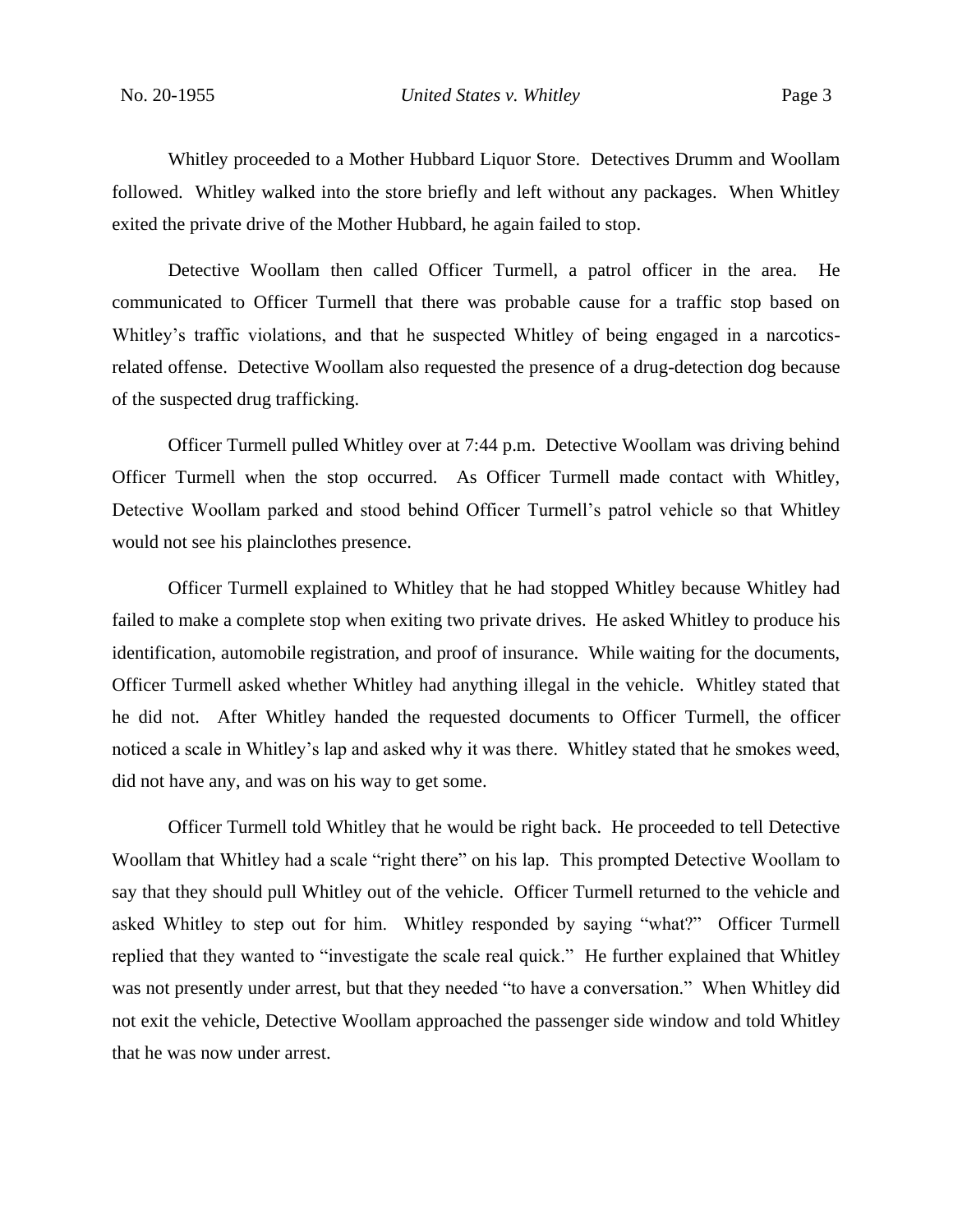Whitley continued to refuse to get out of the vehicle. He stated that he needed to call his lawyer and that he had not done anything illegal. When Whitley stated that he would call his lawyer, Detective Woollam asked if he needed to make this call because he had "something." Officer Turmell then noted that Whitley had marijuana "shake" (residue) in the vehicle. Whitley pointed out that marijuana is legal in Michigan. Officer Turmell responded that Whitley was "also hindering [his] investigation by not coming out" of the vehicle and that Whitley "would be under arrest for that too."

As the officers were ordering Whitley to exit the vehicle, Detective Woollam explained to Whitley that they "stopped [him] for a valid reason and then [they] saw drug paraphernalia in [his] lap," so he was "not free to leave." When Whitley continued to refuse to get out, Detective Woollam repeated that he was being told to exit the vehicle because he had "digital scales in [his] lap," which constitutes "possession of drug paraphernalia." Detective Woollam also proclaimed that Whitley could not be smoking weed and driving his vehicle, to which Whitley asked: "When was I smoking?" Whitley insisted that he had not been smoking in his vehicle.

Over the next seven minutes, Whitley continued to refuse to get out of the vehicle, explaining that he wanted to wait until his mother got there. Whitley finally exited the vehicle when his mother arrived, which was about twenty minutes after he was initially pulled over. He was arrested for "hindering" and "opposing" the officers' investigation.

After Whitley was taken into custody, the canine unit was deployed. The "K-9 narcotics sniff" revealed a "large[,] sealed baggy that had marijuana residue in it," which prompted the officers to conduct a search. In the car, the officers uncovered a handgun with an extended magazine underneath the driver's seat and a handgun magazine, digital scale, and \$6,784 in cash in the center console. They also found an additional \$912 in cash on Whitley's person and 692.5 grams (approximately a pound and a half) of marijuana in a black bag in the trunk of the vehicle.

Whitley told the police that he knew the gun was under the seat and that, if tested, his fingerprints would be on the gun and the ammunition. He also stated that he takes "donations" in exchange for marijuana.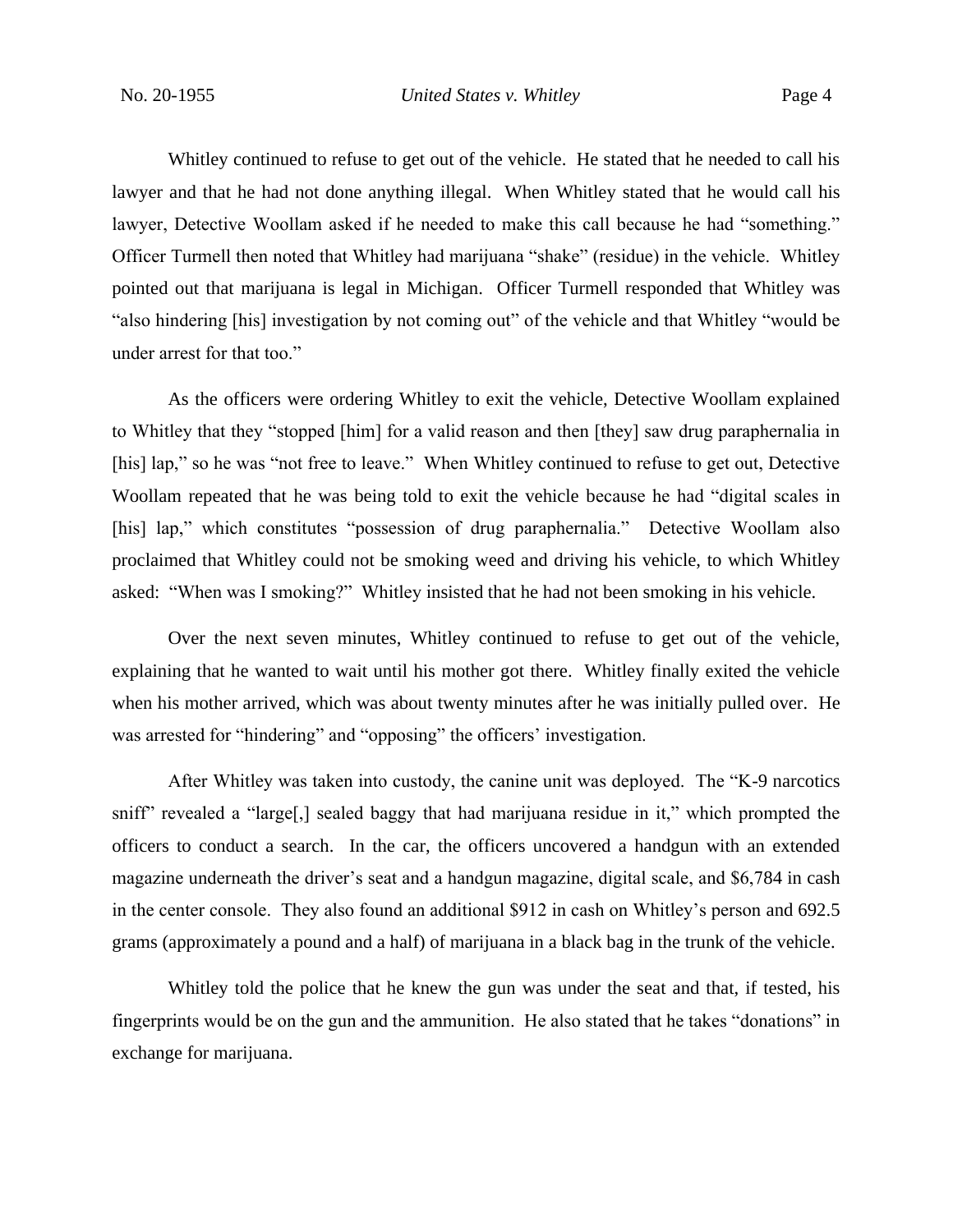## **B. Procedural background**

Following the September 25, 2019 search of his vehicle, Whitley was indicted on the following three counts: (1) being a felon in possession of a firearm and ammunition, in violation of 18 U.S.C. §§  $922(g)(1)$ ,  $921(a)$ ,  $924(a)(2)$  (Count 1); (2) possessing with the intent to distribute a controlled substance, in violation of 21 U.S.C.  $\S$  841(a)(1), (b)(1)(D) (Count 2); and (3) possessing a firearm in furtherance of drug trafficking, in violation of 18 U.S.C.  $§ 924(c)(1)(A)(i)$  (Count 3). The charges were largely based on the evidence that was discovered during the search of Whitley's vehicle, evidence that Whitley unsuccessfully moved to suppress as the fruits of an unlawful search.

After the district court denied the motion to suppress, Whitley entered into a conditional plea agreement with the government, pleading guilty to Counts 2 and 3 of the indictment. Whitley reserved his right, "on appeal from the [district court's] judgment, to seek review of the adverse determination of the Defendant's Motion to Suppress Evidence." The court entered judgment against Whitley on Counts 2 and 3 of the indictment and sentenced him to 60 months' imprisonment followed by four years of supervised release. Whitley timely appealed the court's judgment, challenging the court's denial of his motion to suppress.

## **II. ANALYSIS**

# **A. Standard of review**

When reviewing a district court's decision concerning a motion to suppress, we review findings of fact under the clear-error standard and review conclusions of law de novo. *United States v. Lott*, 954 F.3d 919, 922 (6th Cir. 2020). We must give "due weight to the factual inferences and credibility determinations" of the district court. *United States v. Moon*, 513 F.3d 527, 536 (6th Cir. 2008). "[A] denial of a motion to suppress will be affirmed on appeal if the district court's conclusion can be justified for any reason." *United States v. Trice*, 966 F.3d 506, 512 (6th Cir. 2020) (alteration in original) (quoting *United States v. Moorehead*, 912 F.3d 963, 966 (6th Cir. 2019)), *cert. denied*, 141 S. Ct. 1395 (2021).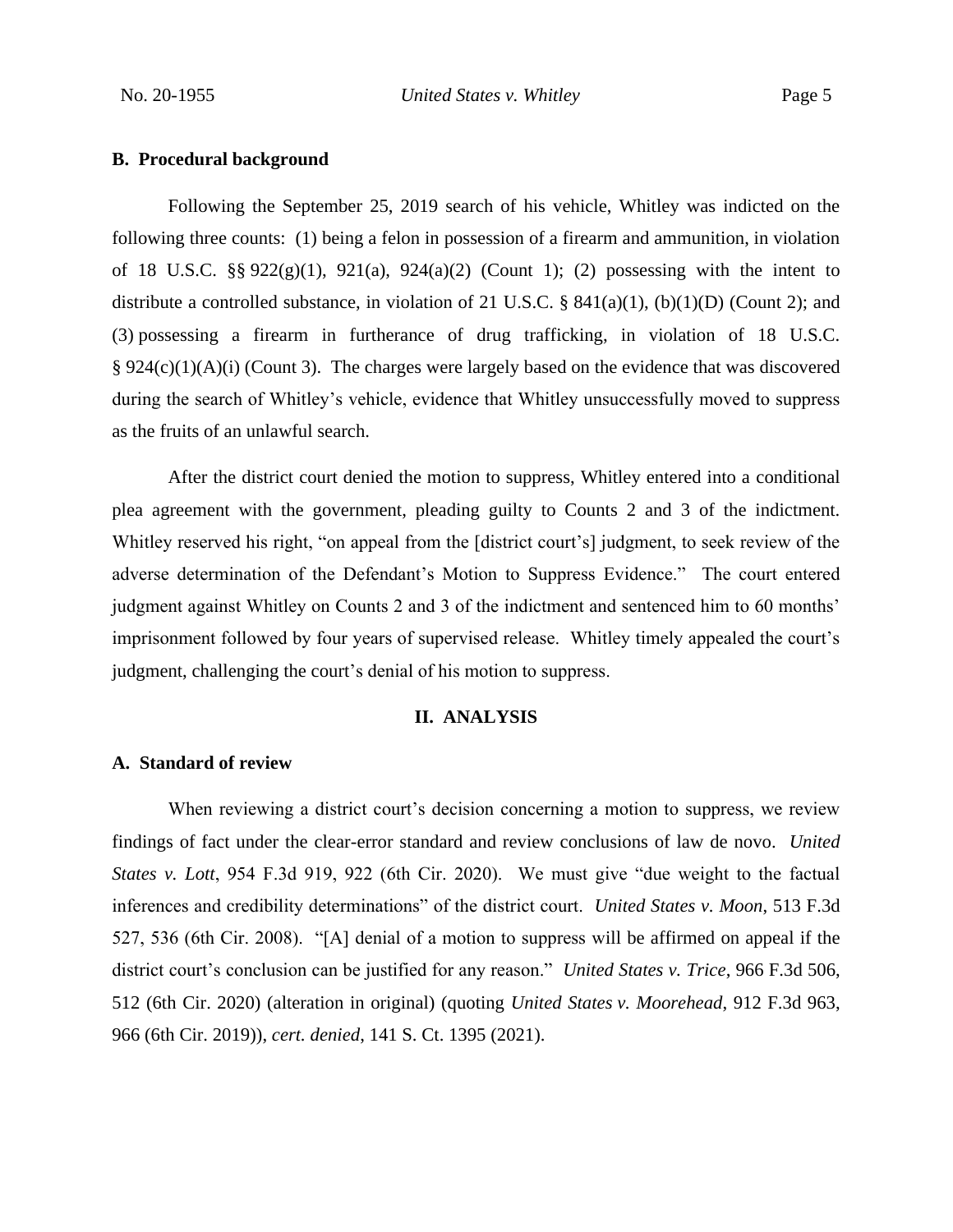# **B. The officers abandoned the traffic stop, but had reasonable suspicion to continue detaining Whitley such that the stop did not violate the Fourth Amendment**

The Fourth Amendment guarantees "[t]he right of the people to be secure in their persons . . . and effects against unreasonable searches and seizures." U.S. Const. amend. IV. "Temporary detention of individuals during the stop of an automobile by the police, even if only for a brief period and for a limited purpose, constitutes a 'seizure' of 'persons' within the meaning of this provision." *Whren v. United States*, 517 U.S. 806, 809–10 (1986). Whether that seizure is reasonable, however, does not depend on "the actual motivations of the individual officers involved." *Id.* at 813. Rather, the reasonableness of the stop is contingent only upon whether "the police have probable cause to believe that a traffic violation has occurred." *Id.* at 810.

"[A] seizure that is lawful at its inception can violate the Fourth Amendment if its manner of execution unreasonably infringes interests protected by the Constitution." *Illinois v. Caballes*, 543 U.S. 405, 407 (2005) (citing *United States v. Jacobsen*, 466 U.S. 109, 124 (1984)). A lawful traffic stop must therefore be limited in scope and duration. *Rodriguez v. United States*, 575 U.S. 348, 354 (2015). If an officer exceeds the scope or duration of the traffic stop, he must have "reasonable suspicion" to continue the stop on unrelated grounds. *Id.* at 354–55.

Based on this caselaw, our analysis will proceed in two parts. We first inquire whether the officers' entire engagement with Whitley should be deemed a traffic stop. Because we conclude that the officers abandoned the traffic stop and converted the stop into a drug investigation, we next analyze whether there was reasonable suspicion to engage in that new course of investigation.

### *1. The officers abandoned the traffic stop*

"[T]he Fourth Amendment tolerate[s] certain unrelated investigations that d[o] not lengthen the roadside detention" of traffic stops. *Id.* at 354 (citing *Arizona v. Johnson*, 555 U.S. 323, 327–28 (2009); *Caballes*, 543 U.S. at 406). Such unrelated investigations include questioning and dog sniffs. *Id.* But "a traffic stop 'can become unlawful if it is prolonged beyond the time reasonably required to complete th[e] mission' of issuing a warning ticket." *Id.*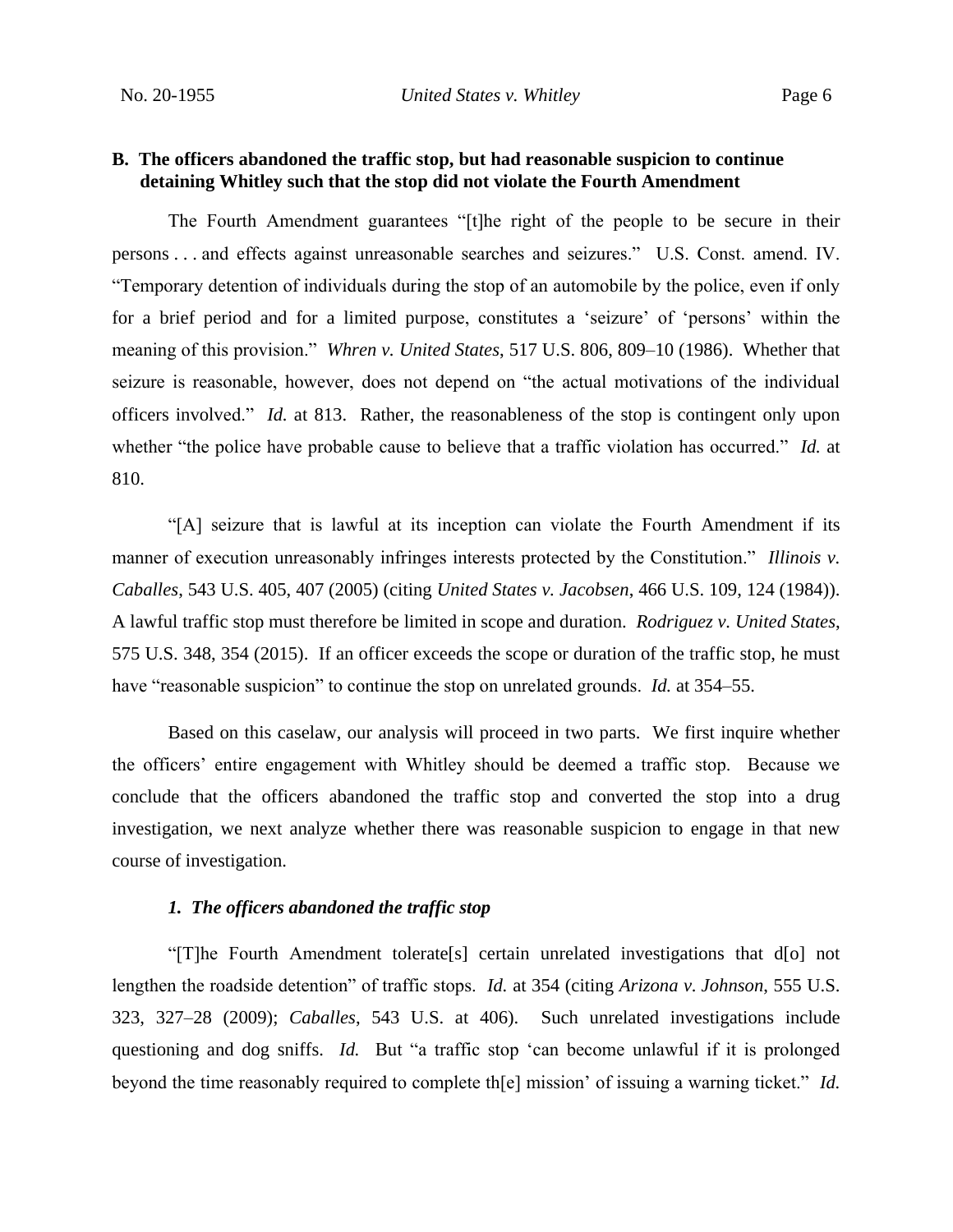at 354–55 (alteration in original) (quoting *Caballes*, 543 U.S. at 407). In addition to determining whether to issue a ticket, an officer's "mission" during a traffic stop "includes 'ordinary inquiries incident to [the traffic] stop," such as "checking the driver's license, determining whether there are outstanding warrants against the driver, and inspecting the automobile's registration and proof of insurance." *Id.* (alteration in original) (quoting *Caballes*, 543 U.S. at 408). In contrast, "measure[s] aimed at 'detect[ing] evidence of ordinary criminal wrongdoing[]'" lack "the same close connection to roadway safety as the ordinary inquiries" and therefore are "not fairly characterized as part of the officer's traffic mission." *Id.* at 355–56 (second alteration in original) (citation omitted).

Three aspects of the Supreme Court's decision in *Rodriguez* guide our analysis of whether Officer Turmell and Detective Woollam had reasonable suspicion of illegal activity necessary to prolong the traffic stop. First, *Rodriguez* expressly rejected the view that a "de minimis" intrusion or delay is permissible. *Id.* at 353, 356–57. Thus, post-*Rodriguez*, our prior caselaw permitting de minimis extensions of traffic stops is no longer good law. *See e.g.*, *United States v. Everett*, 601 F.3d 484, 491–93 (6th Cir. 2010) (permitting de minimis extensions); *United States v. Cochrane*, 702 F.3d 334, 340–41 (6th Cir. 2012) (same). Second, the Court rejected the government's argument that the relevant measure is whether "the officer is reasonably diligent in pursuing the traffic-related purpose of the stop, and the overall duration of the stop remains reasonable in relation to the duration of other traffic stops involving similar circumstances." *Rodriguez*, 575 U.S. at 357. Instead, the Court made clear that "[t]he reasonableness of a seizure . . . depends on what the police in fact do." *Id.* Finally, the Court explained that "[t]he critical question . . . is not whether the dog sniff occurs before or after the officer issues a ticket, . . . but whether conducting the sniff prolongs—i.e., adds time to—the stop." *Id.* (internal quotation marks omitted).

We now turn to examining whether the officers' stop of Whitley remained within the proper duration and scope of a traffic stop. Whitley has conceded that the initial traffic stop by the officers was permissible, so we need not evaluate whether the officers had probable cause to initially stop Whitley. We will focus only on the questions and statements that the officers made after Whitley was pulled over.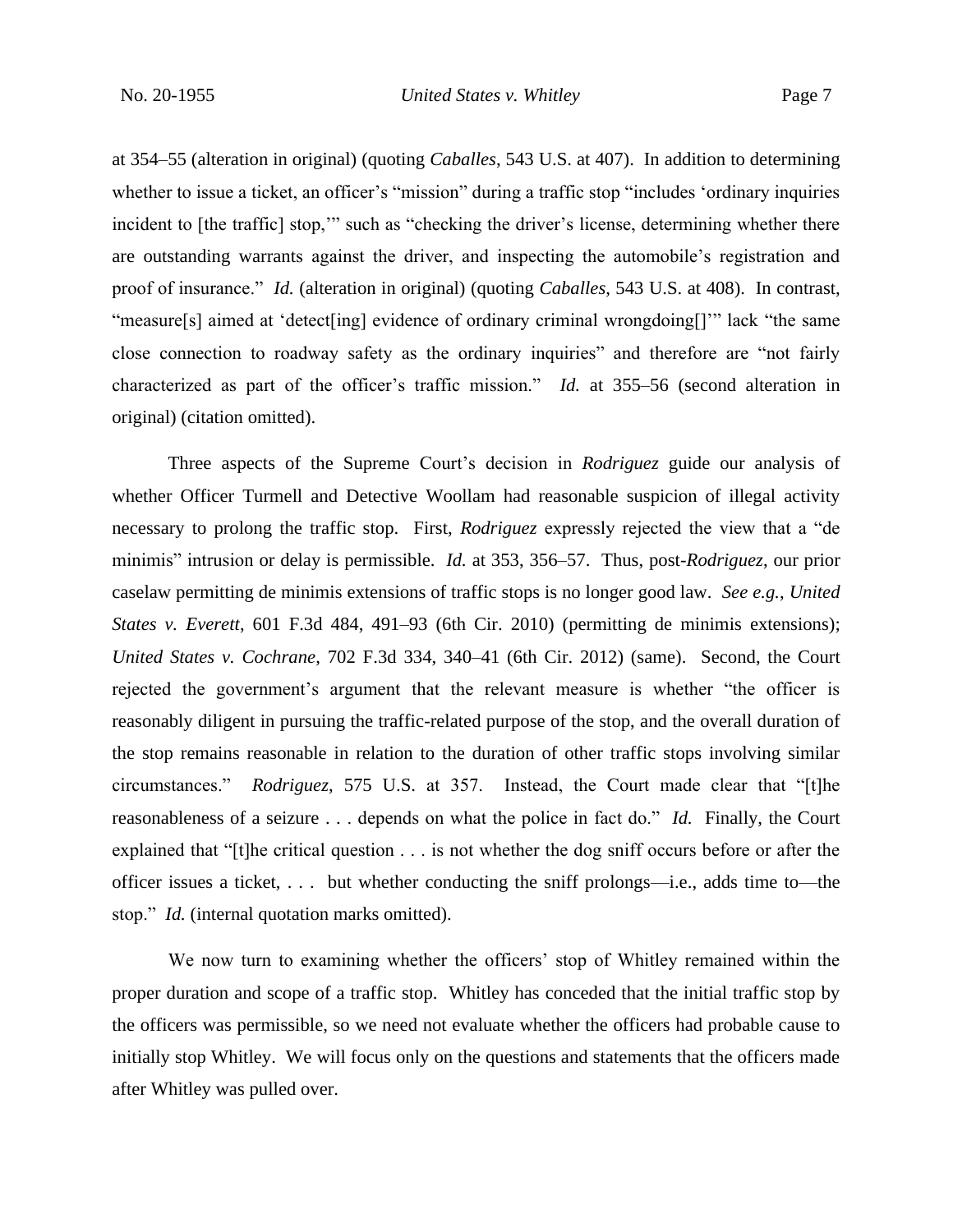Officer Turmell's initial questioning of Whitley was within the scope of the traffic stop because Officer Turmell informed Whitley that he had not come to a complete stop when leaving a private drive. Officer Turmell then requested Whitley's driver's license, automobile registration, and proof of insurance. Each of these questions is an ordinary inquiry incident to a traffic stop. The further questions of whether Whitley had anything illegal in the vehicle and where he was coming from are permissible only because Officer Turmell asked these questions during the time that Whitley was retrieving his license and registration. Thus, the questions "d[id] not measurably extend the duration of the stop." *Rodriguez*, 575 U.S. at 355 (quoting *Johnson*, 555 U.S. at 333).

Within a few seconds of receiving the requested documents, Officer Turmell noticed a scale in Whitley's lap and asked what the scale was for and if Whitley was going to buy weed. These questions were also unrelated to the traffic stop. But these two short questions came immediately after Officer Turmell noticed the scale while he still had Whitley's documents in his hands and was during the time "when tasks tied to the traffic infraction [were]—or reasonably should have been" ongoing. *See id.* at 354.

After Officer Turmell walked back to his cruiser and conferred with Detective Woollam, Whitley's detention objectively exceeded the relevant scope of the traffic stop because it was now entirely focused on Whitley's scale. The officers did not examine Whitley's documents, did not run his name through a database, and totally abandoned their investigation of the traffic violation. At that point, the traffic stop had morphed into a drug investigation, prompting Detective Woollam to say that they should pull Whitley out of his vehicle.

Officer Turmell then explained to Whitley that the officers wanted to "investigate the scale real quick." This explicit identification of the officers' purpose did not occur "during the supposedly dead time while [Officer Turmell] or another officer [was] completing a task related to the traffic violation"—a time during which an "officer may ask unrelated questions to his heart's content." *See United States v. Howard*, 815 F. App'x 69, 75 (6th Cir. 2020) (quoting *Everett*, 601 F.3d at 492). Rather, this interaction concerning the scale happened when both the officers were outside of the police cruiser and had left the materials relevant to the traffic stop behind.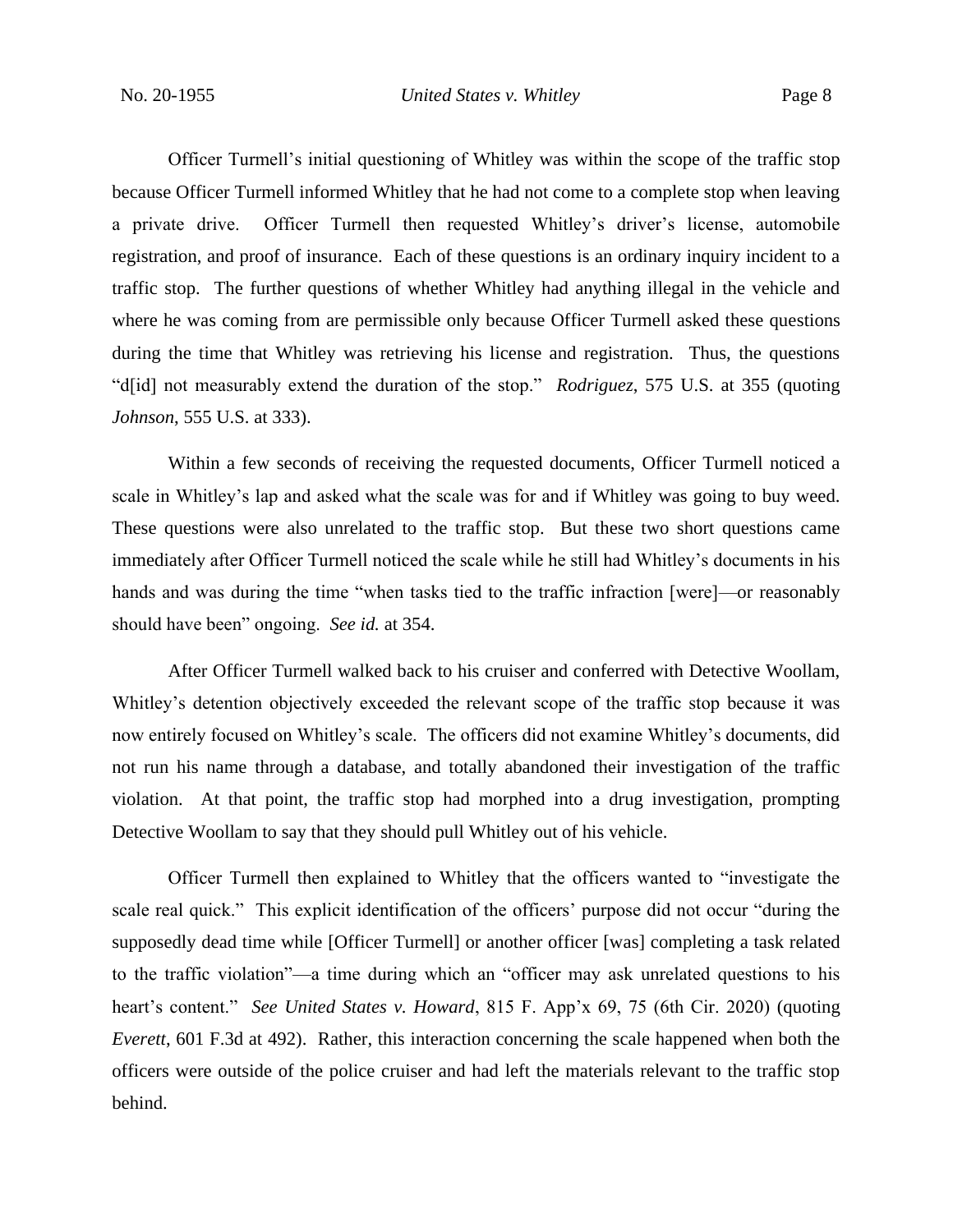Although in other contexts officers may require an individual to exit a vehicle as a safety precaution, *see, e.g.*, *United States v. Street*, 614 F.3d 228, 232 (6th Cir. 2010), such "safety measures taken to facilitate a different investigation . . . are not tasks incident to the initial stop." *Lott*, 954 F.3d at 924. Even if asking Whitley to exit the vehicle is properly considered a safety measure, it is still a detour that requires independent reasonable suspicion because the request facilitated the investigation into the scale and did not pertain to the original traffic stop.

The district court determined that the officers had not abandoned the traffic stop because, "[d]uring the traffic stop, Officer Turmell was permitted to ask Whitley questions about the digital scale he observed on Whitley's lap." Although the court correctly concluded that Officer Turmell could ask Whitley about the scale within the confines of the traffic stop, the officers' subsequent actions constituted an abandonment of that investigation.

The district court, in rendering its decision, compared this case to *United States v. Lash*, 665 F. App'x 428 (6th Cir. 2016). *Lash* involved a traffic stop of a rental car that the driver had borrowed from his girlfriend. The officers performed a routine traffic stop in which they ran Lash's driver's license through a database, determined that it was valid, and noted that he did not have any outstanding warrants. As the officers were about to return Lash's license and let him go, however, one officer noticed a plastic bag sticking out from Lash's trousers. The officer testified that he then asked to see the car rental agreement "because he 'kind of wanted to investigate a little further, and that gave [him] time and opportunity to do so.'" *Id.* at 429–30 (alteration in original).

Had the officer in *Lash* not seen the bag, he said that "he 'likely' would not have issued Lash a traffic citation." *Id.* at 430. He then saw what appeared to be the butt of a gun inside of the bag and asked Lash to exit the vehicle. Lash refused and began to speed away, striking two officers in his flight before losing control of the vehicle. When officers subsequently searched the vehicle, they found a gun in the plastic bag. Asking to see a rental agreement is a "routine incidental request[]" normally permitted during a traffic stop. *Id.* at 431 (citing *United States v. Bell*, 555 F.3d 535, 542 (6th Cir. 2009)). This court concluded that because the initial officer asked to see Lash's rental agreement before the officer had written a ticket, issued a verbal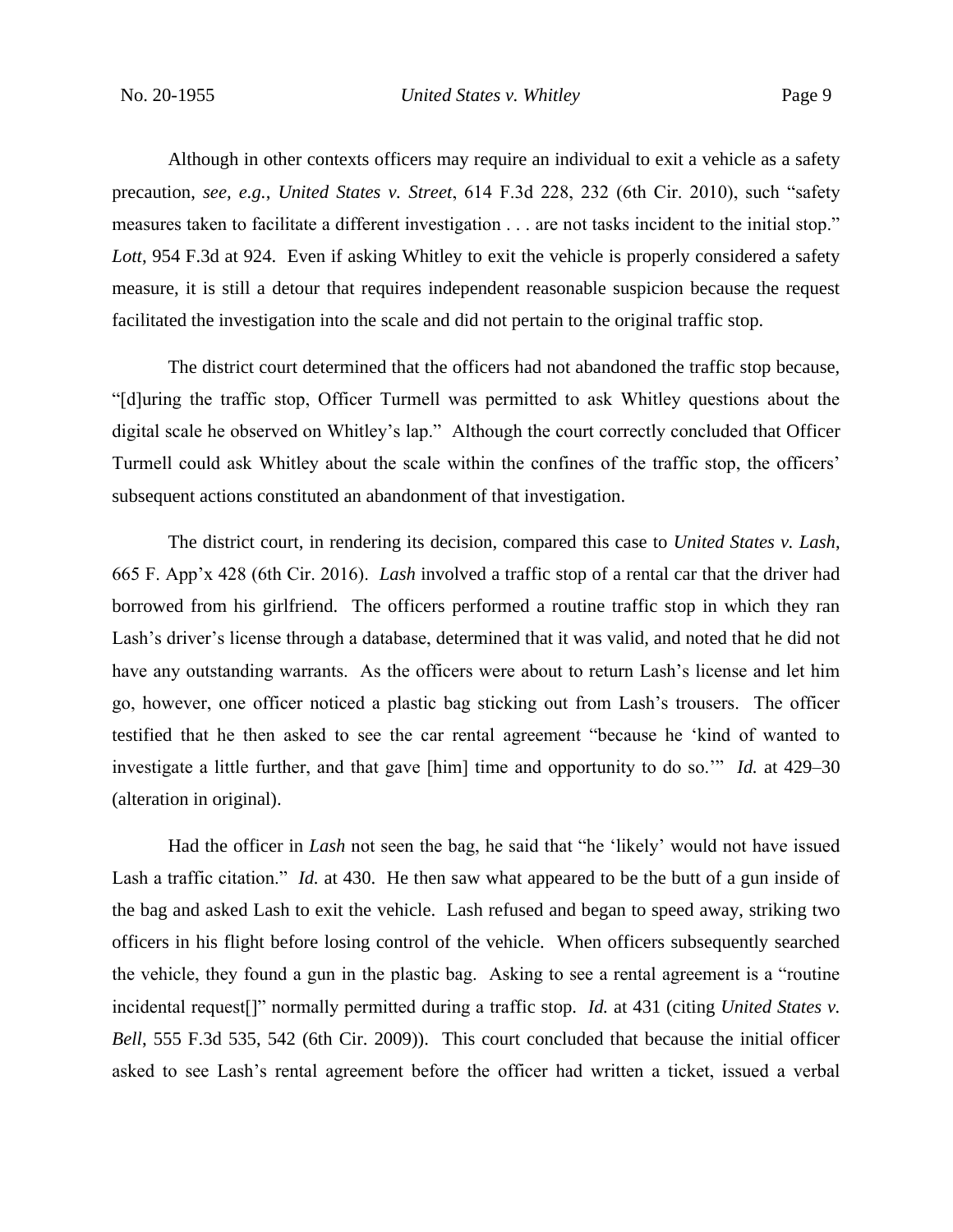warning, or even returned Lash's license, the traffic stop had not ended, and the officer's question about the rental agreement was within the scope of the initial traffic stop. *Id.*

In applying *Lash* to this case, the district court concluded that "[t]here are no facts in the record that indicate that the traffic stop ended" at the point when Officer Turmell asked Whitley about the scale or when the officers returned to Whitley's vehicle to ask him to exit because "Officer Turmell had not yet checked the status of Whitley's driver's license, written a ticket, issued a warning, or returned Whitley's driver's license." Because "the stop remained a routine traffic stop when the officers returned to Whitley's window," the court reasoned that the officers were permitted to ask Whitley to exit. The prolonged nature of the stop from that point on, according to the court, was attributable to "Whitley's own actions in refusing to exit the vehicle."

We disagree with the district court's analysis for two reasons. First, the rule that the court distilled from *Lash* is unworkable. The relevant inquiry is *not* whether the officers' detour from the traffic stop took place after the traffic stop was over. If there were a bright-line rule that a traffic stop does not end until an officer decides whether to issue a ticket and returns the driver's license, then an officer could withhold the ticket and the license indefinitely for the sake of pursuing another investigation. *See Rodriguez*, 575 U.S. at 357 ("The critical question, then, is not whether the dog sniff occurs before or after the officer issues a ticket . . . ."). Instead of asking *when* a detour took place, we look at "what the police in fact d[id]" and whether it related to the purpose of the traffic stop. *Id.* Thus, if the stopped party can show "*either* that the [police activity] was not 'tied to the traffic infraction' *or* that the traffic stop 'reasonably should have been' already completed," *Hernandez v. Boles*, 949 F.3d 251, 257 (6th Cir. 2020) (emphases added) (quoting *Rodriguez*, 575 U.S. at 354) then the traffic stop has been prolonged and independent reasonable suspicion is required.

Second, unlike in *Lash*, the officers in the present case explicitly stated that their purpose in continuing the stop was to "investigate the scale." This meant that the stop now became concerned with the scale and Whitley's possible drug-related activity. The officer in *Lash*, in contrast, never asked Lash questions that objectively exceeded the scope of the traffic stop. Even the officer's request that immediately preceded Lash's decision to flee—to review the rental agreement—was directly related to the traffic violation. We therefore conclude that this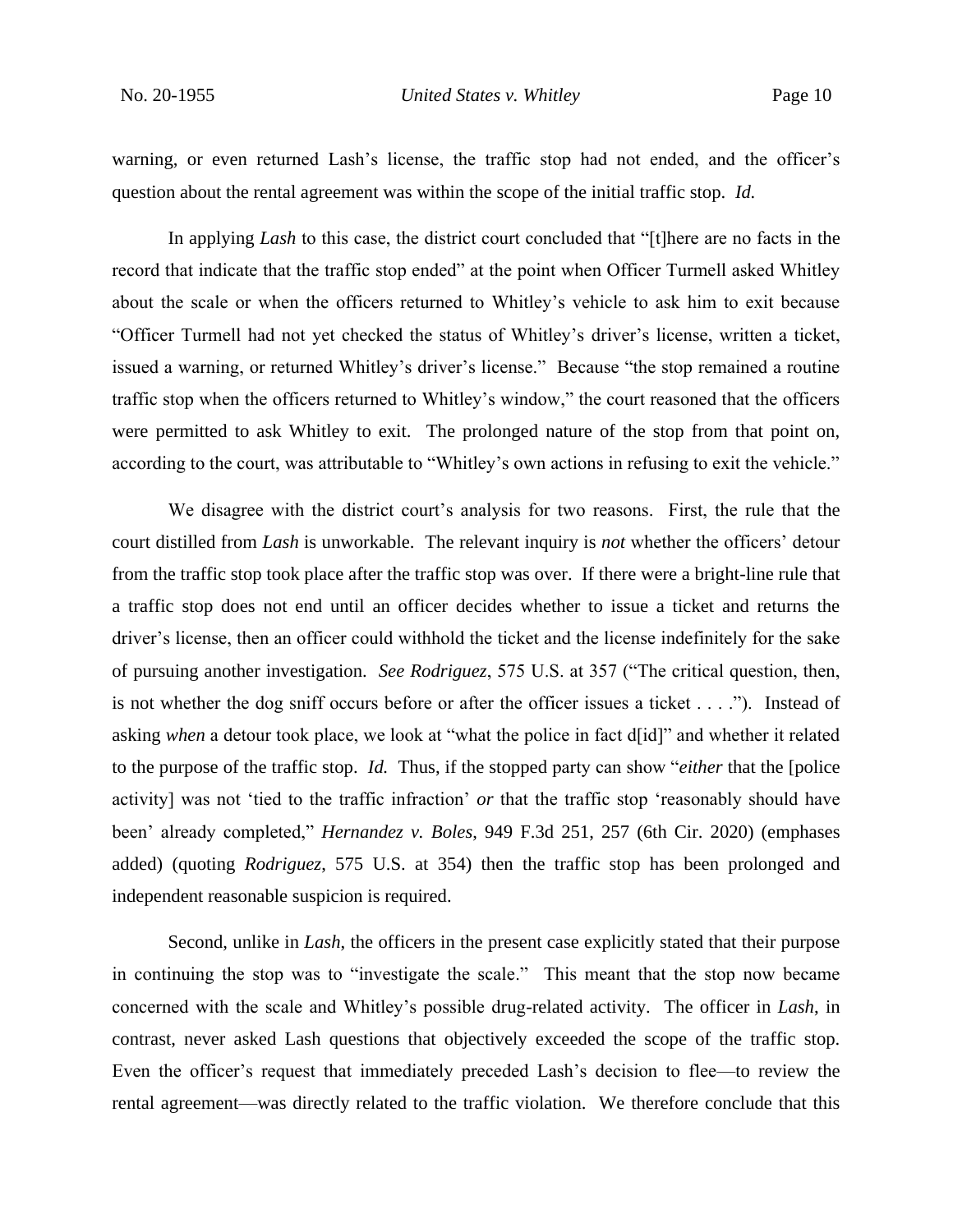case is unlike *Lash*, and that the officers here had abandoned the traffic stop to investigate Whitley's drug-related activities, an investigation that required a source of reasonable suspicion unrelated to the traffic stop.

#### *2. The officers had reasonable suspicion to continue the stop*

Because the officers abandoned their traffic-related investigation, an independent reasonable suspicion of unlawful activity beyond the traffic violation was required to lawfully continue the stop. *See Rodriguez*, 575 U.S. at 357–58 (remanding so that the district court could determine whether a dog sniff that came after an abandoned traffic stop was "independently supported by individualized suspicion"). We must therefore assess whether the officers had some "minimal level of objective justification" to continue detaining Whitley. *See United States v. Coker*, 648 F. App'x 541, 544 (6th Cir. 2016) (citing *Navarette v. California*, 572 U.S. 393, 396–97 (2014), and quoting *Illinois v. Wardlow*, 528 U.S. 119, 123 (2000)).

To satisfy the reasonable-suspicion standard, an officer must put forth "more than an inchoate and unparticularized suspicion or 'hunch.'" *United States v. Sokolow*, 490 U.S. 1, 7 (1989) (quoting *Terry v. Ohio*, 392 U.S. 7, 27 (1968)). Reasonable suspicion, however, requires "considerably less than proof of wrongdoing by a preponderance of the evidence." *Id*. "Reviewing courts must look to the totality of the circumstances of each case to see whether the detaining officer has a particularized or objective basis for suspecting legal wrongdoing." *United States v. Belakhdhar*, 924 F.3d 925, 927 (6th Cir. 2019) (internal quotation marks omitted) (quoting *United States v. Arvizu*, 534 U.S. 266, 273 (2002)).

The district court's "findings of historical fact" are reviewed under the clear-error standard. *Ornelas v. United States*, 517 U.S. 690, 699 (1996). And a reviewing court must "give due weight to inferences drawn from those facts by resident judges and local law enforcement officers," *id.*, as well as "considerable deference to the district court's credibility determinations," *United States v. Hudson*, 405 F.3d 425, 431 (6th Cir. 2005) (citing *United States v. Johnson*, 344 F.3d 562, 567 (6th Cir. 2003)).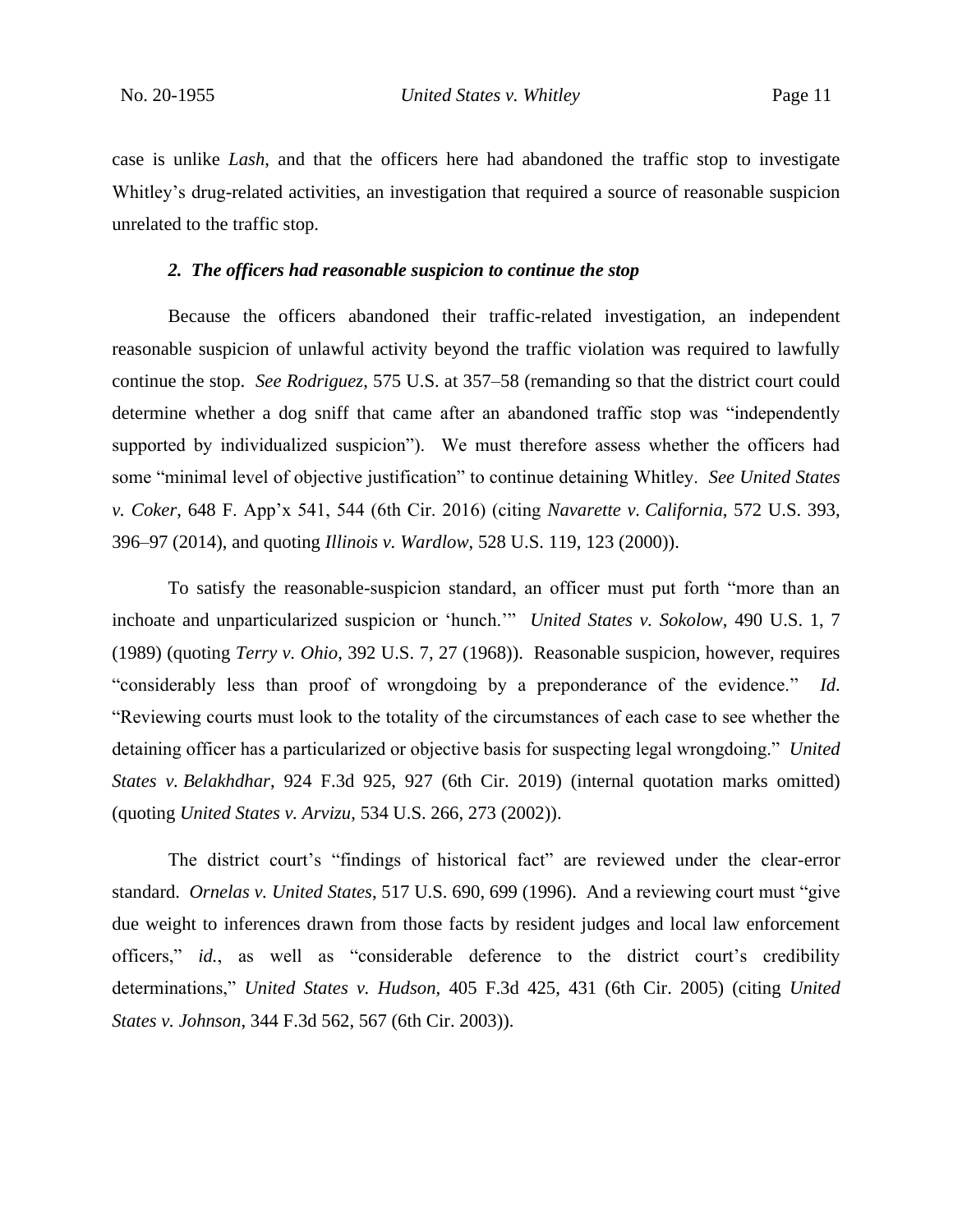Here, we conclude that the district court's findings of fact are supported by the record. We thus accept them as true for the purposes of resolving this appeal. The facts relevant to whether the officers had reasonable suspicion are as follows:

- Detective Woollam received information from a confidential informant about the sale of heroin at 5828 Ridgebrook Avenue in Kentwood, Michigan.
- Detective Woollam observed Whitley leave the home with a "wad of cash" that Whitley appeared to be counting.
- Whitley drove to a house down the street—5986 Ridgebrook—where he had an interaction, lasting less than 30 seconds, with another male.
- Detective Scott Drumm observed Whitley exit the Family Dollar without any purchases, take a black bag out of the passenger side of the vehicle, and place it in the trunk of the vehicle.
- Whitley then drove to the Mother Hubbard Liquor Store in Grand Rapids, entered the liquor store empty handed, and came out empty handed.
- During the traffic stop, which was initiated for failing to come to a standstill while exiting a private drive, Officer Turmell noticed a digital scale sitting in plain view on Whitley's lap.
- One of the officers observed marijuana "shake" on the dashboard of Whitley's vehicle.

The court must also give due weight to the district court's inferences and credibility determinations. Based on the testimony offered during the motion-to-suppress hearing, the court found credible "Detective Woollam's testimony about the 'wad of cash'" as well as "Detective Woollam's testimony about observing an interaction at 5986 Ridgebrook." But the court attributed limited value to Detective Woollam's testimony that the interaction amounted to a drug transaction. The court did infer, however, that the observed interaction "may be indicative of some relationship involving drugs." Finally, the court attributed minimal weight to Detective Woollam's testimony about the confidential informant because "there was no testimony or evidence presented to indicate that the informant had been previously reliable or that the tipster's information had been corroborated."

The relevant inquiry, however, is whether the totality of the circumstances presented above supports a conclusion that the officers had reasonable suspicion to believe that Whitley was engaged in illegal activity. In considering the totality of the circumstances, "[p]ertinent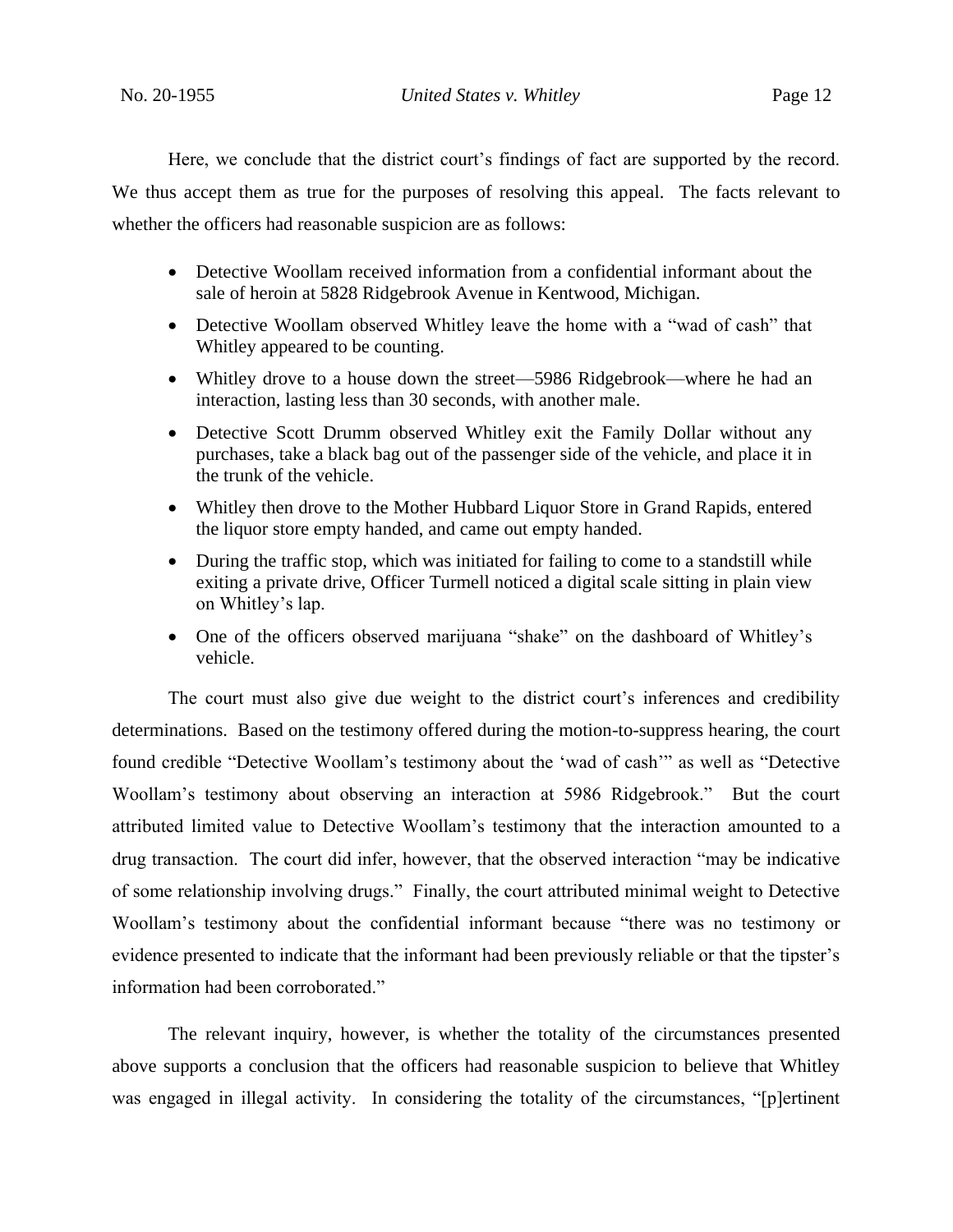circumstances include the officer's own direct observations, dispatch information, directions from other officers, and the nature of the area and time of day during which the suspicious activity occurred." *United States v. Campbell*, 549 F.3d 364, 371 (6th Cir. 2008) (citations omitted).

This court, on previous occasions, has concluded that circumstances comparable to those in the present case gave rise to reasonable suspicion. For example, officers were deemed to have reasonable suspicion to believe that a car had "some connection to narcotic activity" where a "roll of cash" was found in plain view in the car's front seat and other suspicious activity had also been observed: the suspect was traveling to Miami for only two days, he used a name variation that eliminated the suspect's surname, and he failed to provide "documentation of any kind relating to" a legitimate business purpose of the trip. *United States v. Winfrey*, 915 F.2d 212, 213, 216–17 (6th Cir. 1990) ("While each factor by itself may be insufficient to establish reasonable suspicion that a crime was committed, articulable suspicion is based on an evaluation of *all* the surrounding circumstances as viewed by those trained in the law enforcement field." (emphasis in original) (citations omitted)).

This court also concluded that making "a series of brief stops" while driving and "manipulat[ing] objects on the floor of the car" after each stop was indicative of drug-trafficking activity. *United States v. Jones*, 75 F. App'x 334, 338–39 (6th Cir. 2003). Finally, possessing a scale is an additional datapoint weighing in favor of reasonable suspicion if other conduct suggestive of drug activity is observed. *See United States v. Frazier*, 249 F. App'x 396, 402 (6th Cir. 2007) (citing several decisions in which this court treated scales "as tools of the drug trade").

The officers in the present case observed Whitley entering and leaving a suspected drug house, counting a wad of cash, making a series of short stops, and moving a black bag from the passenger seat of his vehicle to the trunk. They also observed a digital scale sitting on Whitley's lap as well as what was believed to be marijuana residue on Whitley's dashboard. We conclude that these facts are comparable to those considered relevant to the reasonable-suspicion analysis in *Winfrey* and *Jones*.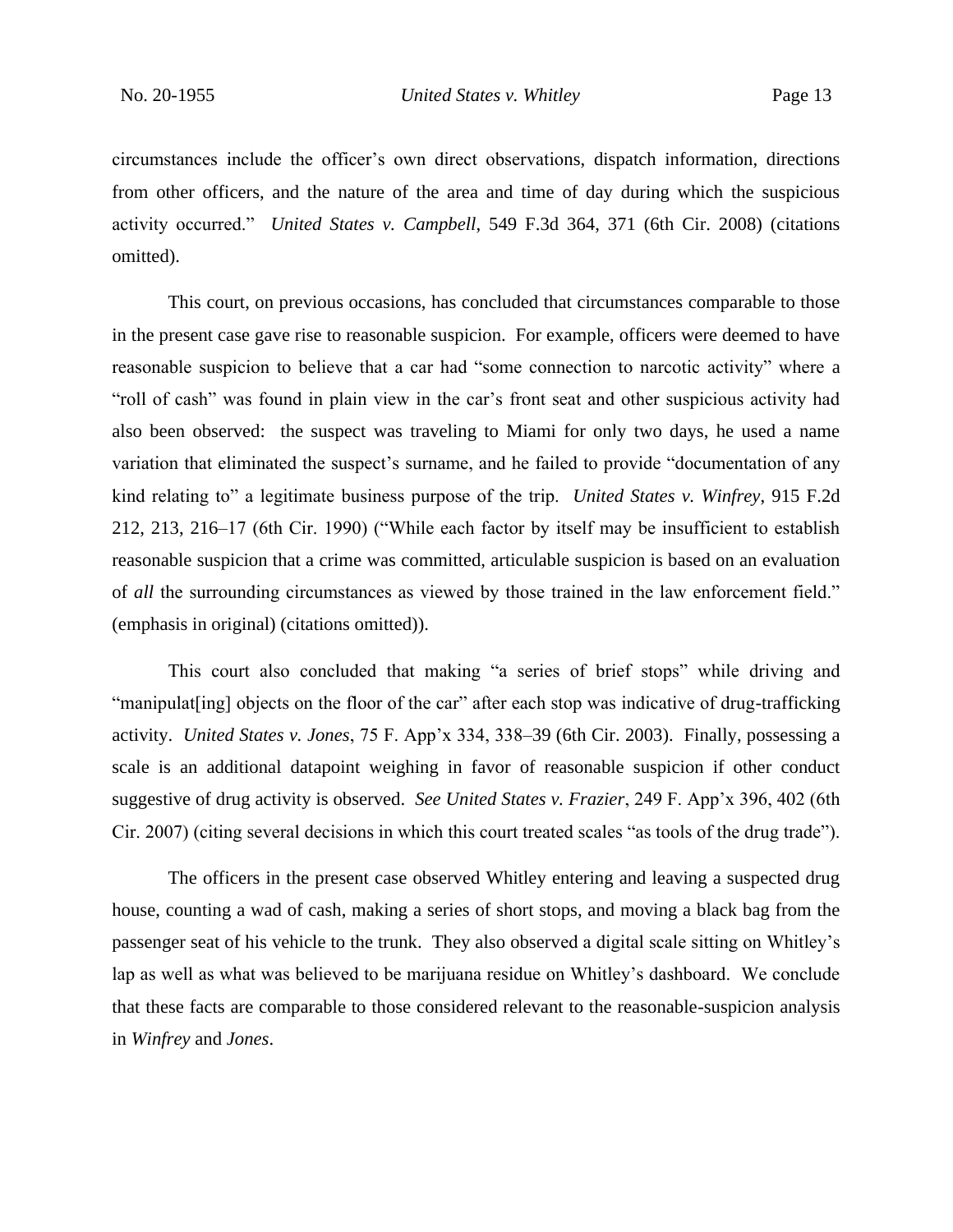Whitley raises several counterarguments. He first argues that because the possession of marijuana or a marijuana accessory is lawful under the Michigan Regulation and Taxation of Marihuana Act (MRTMA), the presence of a scale on his lap, as well as his statements made during the stop that he smoked marijuana and was on his way to purchase marijuana, cannot give rise to reasonable suspicion. To support his argument, Whitley analogizes his case to *Northrup v. City of Toledo Police Department*, 785 F.3d 1128 (6th Cir. 2015), in which this court held that an officer lacked reasonable suspicion to stop a man observed walking down the street in Ohio with a firearm because "Ohio law permits the open carry of firearms." *Id*. at 1131. But as Whitley concedes, *Northrup* "recognized that reasonable suspicion would have existed if the officer observed specific indicia of unlawful use," such as "carrying . . . an assault rifle or some other illicit firearm" that is not covered by Ohio's open-carry law. *Id.* at 1132. The scope of marijuana-related activity deemed lawful by the MRTMA is thus a relevant consideration.

Under the MRTMA, the possession, use, or transportation of up to 2.5 ounces of marijuana is considered a legal "permissive act." Mich. Comp. Laws § 333.27955(1)(a). But the MRTMA does not go so far as to legalize the distribution or trafficking of marijuana for remuneration. § 333.27955(1)(d) (stating that "transferring *without* remuneration up to 2.5 ounces of marihuana" is a permissive act (emphasis added)). This court's decision in *Northrup* stands for the proposition that, when an activity is deemed lawful by a state, that activity cannot give rise to reasonable suspicion standing alone.

The MRTMA goes further and provides that possessing or transporting no more than 2.5 ounces of marijuana "[is] not grounds for search or inspection." *Id.* § 333.27955(1). We read the statute to mean what it says: under Michigan law, possessing a permissible amount of marijuana is not grounds for a search. Officer Turmell and Detective Woollam would thus have been unable to rely solely on the marijuana shake on Whitley's dashboard to justify the search in this case. We can, however, consider the scale, subject to the caveats that we explained in *Northup*. Although possessing a permissible quantity of marijuana cannot be grounds for a search, the MRTMA lacks a similar provision regarding marijuana accessories. *Compare* Mich. Comp. Laws §333.27955(1) (the possession of 2.5 ounces or less of marijuana is "not grounds for search or inspection") *with id.* § 333.27955(2) (lacking similar language).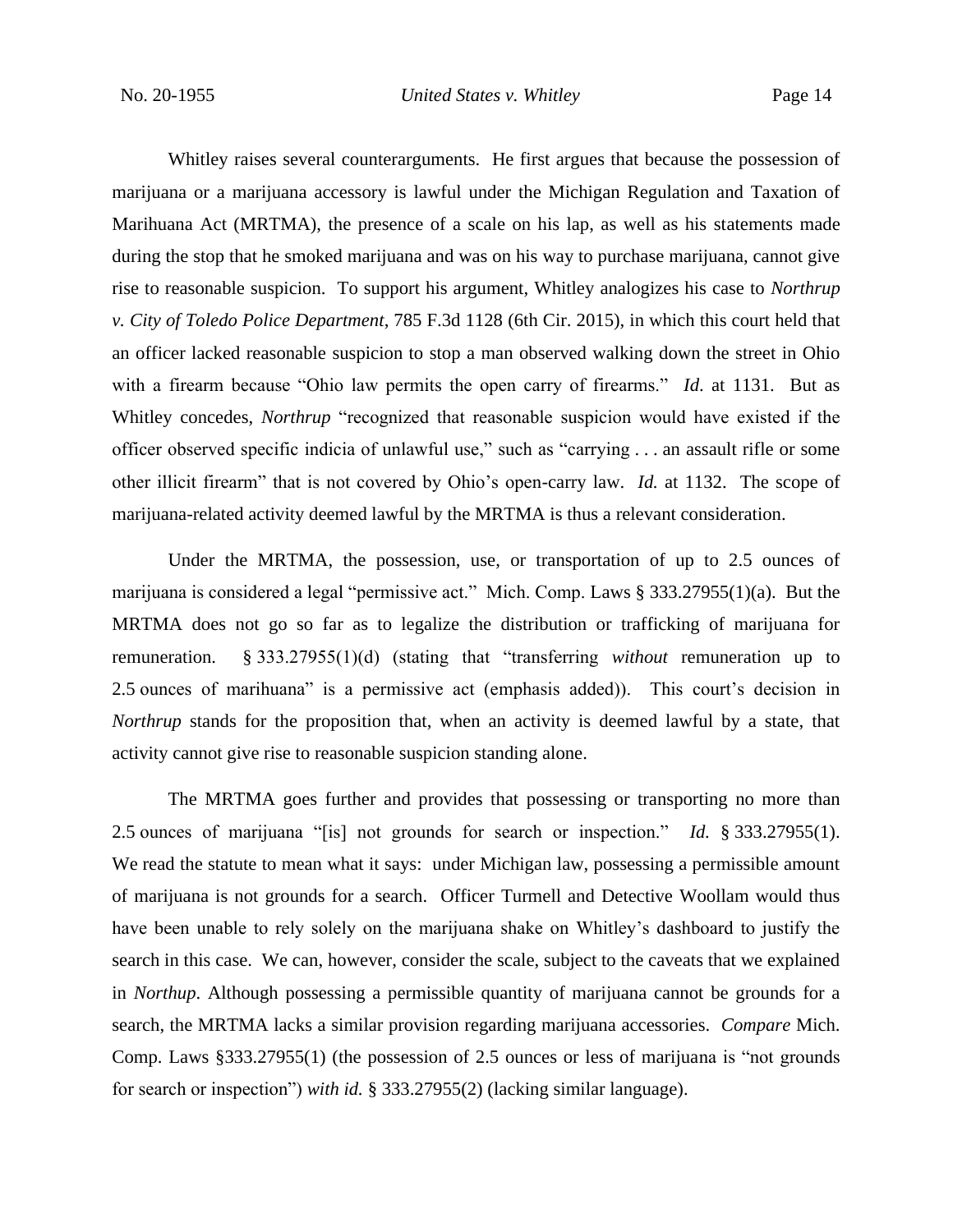Whitley attempts to erode the officers' basis for reasonable suspicion by addressing each factual circumstance in isolation. He contends that the conduct and interactions observed by the officers––such as exiting a Family Dollar without any packages, placing a black bag in his trunk, entering and exiting a liquor store empty handed, or driving with a scale in his lap—were consistent with innocent behavior.Although "individual datapoints" might "portray entirely innocent conduct[,]  $\ldots$  our cases teach that the overall scatterplot may give rise to reasonable suspicion." *United States v. Belakhdhar*, 924 F.3d 925, 928 (6th Cir. 2019) (citing *United States v. Smith*, 263 F.3d 571, 588 (6th Cir. 2001)). And that is the case here, where the totality of the circumstances establishes a factual basis upon which an officer could reasonably suspect that Whitley was engaged in unlawful drug activity.

Whitley's reliance on *United States v. Baro*, 15 F.3d 563 (6th Cir. 1994), and *United States v. Cervantes*, 19 F.3d 1151 (7th Cir. 1994), for the proposition that a wad of cash alone is not suspicious, does not advance his argument. The question before this court in *Baro* was whether the carrying of a large amount of cash through an airport established *probable cause* for the government to seize the currency, which poses a higher burden on the government than the reasonable-suspicion standard. 15 F.3d at 568. And the Seventh Circuit's decision in *Cervantes* actually cuts against Whitley's argument. The court in that case held that, "although a wad of cash is not in itself a suspicious object, a wad of cash in the hands of a person who the police have good reason to believe just received it in exchange for a delivery of illegal drugs *is* suspicious and indeed enough so to give the police probable cause to believe it evidence of criminal activity." 19 F.3d at 1153 (emphasis in original).

To be clear, the wad of cash that Detective Woollam observed Whitley counting would not give rise to reasonable suspicion of drug activity standing on its own. But the cumulative effect of all the facts detailed above establishes that the officers had good reason to suspect that Whitley was engaged in the distribution or trafficking of either marijuana or heroin.

Whitley's final argument––raised for the first time in his reply brief––that the government forfeited its right to argue that the officers had reasonable suspicion to believe that Whitley was distributing drugs other than marijuana is also unavailing. We can affirm the denial of a motion to suppress on any grounds supported by the record. *United States v. Trice*, 966 F.3d